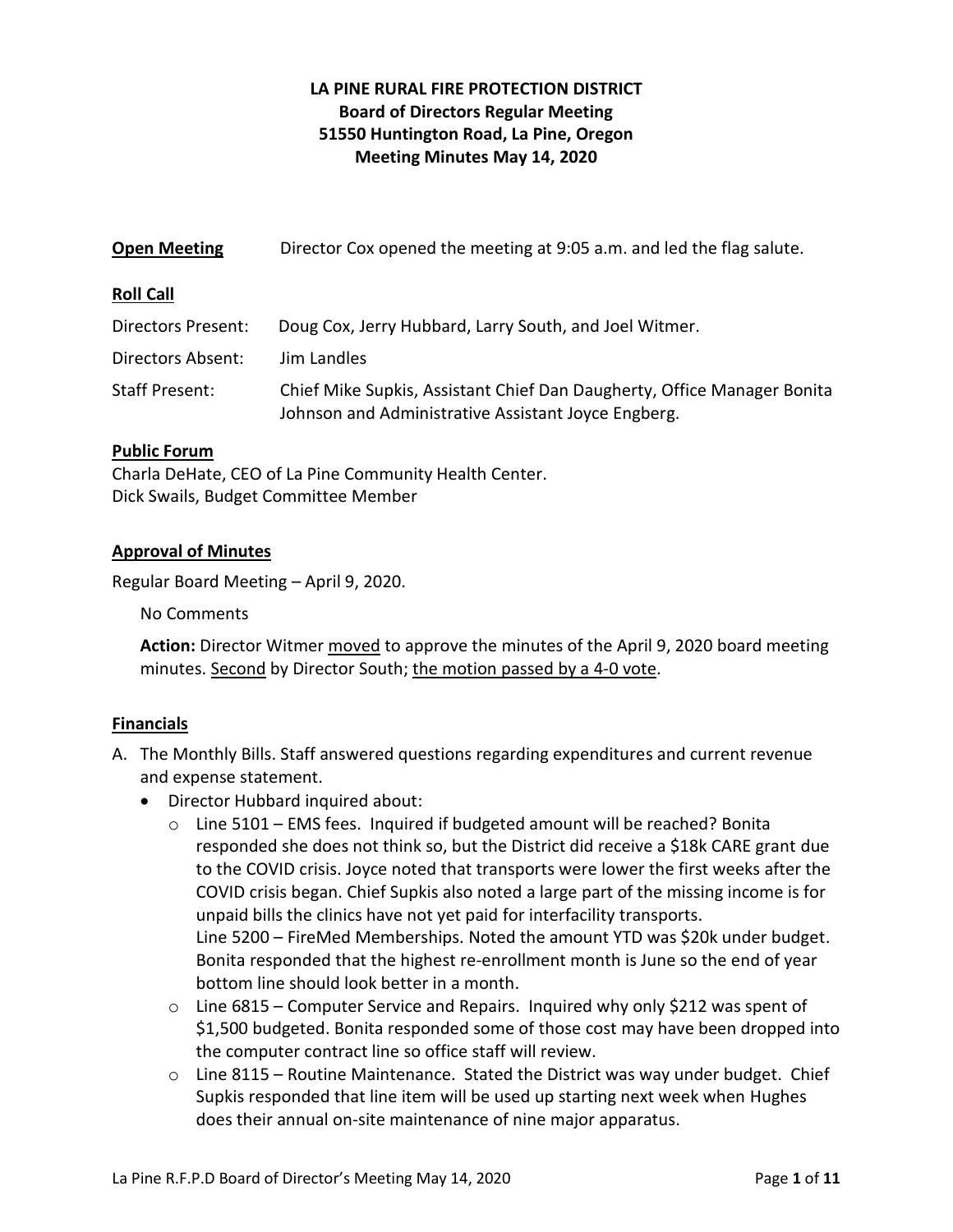- $\circ$  Line 8130 Tires. Inquired as to the increased expense. Chief Supkis responded that the District spent \$6k for seasonal changeovers and new tires. To date, note purchases are under in the Tires line, but over on the Breakdowns line. The goal is to have the District Vehicle Category balance.
- o Line 8456 RV PPEs. Inquired as to higher expenses. Chief Supkis responded that as he shared with the board several months ago, many items of uniforms and protective equipment were needed for the large variety of student sizes this year. There was a lack of winter coats and they are expensive. Going forward the District has applied for two PPE grants; Director Hubbard has also applied for one for 10 sets of structural pants and coats.
- Director South inquired about:
	- $\circ$  Line 6100 Overtime. Offered kudos to Chief Supkis for the lower amount. Chief Supkis responded life circumstances help and so far this year has been favorable. Also, the District did not have an all-staff training in the spring due to the COVID crisis which is also a significant chunk of the OT budget. Eventually, each shift will train separately and the amounts will come out then.
	- $\circ$  Line 6650 Phone. Inquired as to the higher expense. Joyce responded it was to fix fax problems at Station 102 and included the cost of a new switch.
	- $\circ$  Line 7300 EMS Supplies. Inquired whether the recent spending was to catch up? Staff responded a great amount of COVID supplies and protections were needed. One of the bigger costs were industrial "welding" helmets (PP N100 masks) that can be reused and last a long time. Also purchased for each medic unit a type of folding "stair chair" to move and transport patients in challenging spaces. Chief Supkis is working on an emergency COVID grant for reimbursement of some expenses.
	- $\circ$  Line 8409 Rescue Training. Chief Supkis noted this is the line item connected to the all-staff rescue training discussed earlier in the meeting. Those costs will show up when District can get the trainings in when COVID restrictions lift.
	- o Total Expense line under 9851. Noted it showed the District was \$200k over budget. Bonita noted that line includes the Capital Budget and the reason it is there is for the Board to be able to see it along with the general fund. Chief Supkis also responded the 191 QRU unit that was ordered in 2018 just arrived this year and was paid for in this fiscal year – it will be a ledger audit adjustment.
- B. Monthly Expenses by Vendor. No comments.
- C. Monthly Expense Report. No comments.

**Action:** Director Witmer moved to approve monthly expenses presented from 4/10/2020 – 5/14/2020 in the amount of \$560,173.95. No further discussion or comments. Second, Director Hubbard; the motion passed by a 4-0 vote.

### **Management Report**

A. Monthly Alarm Report.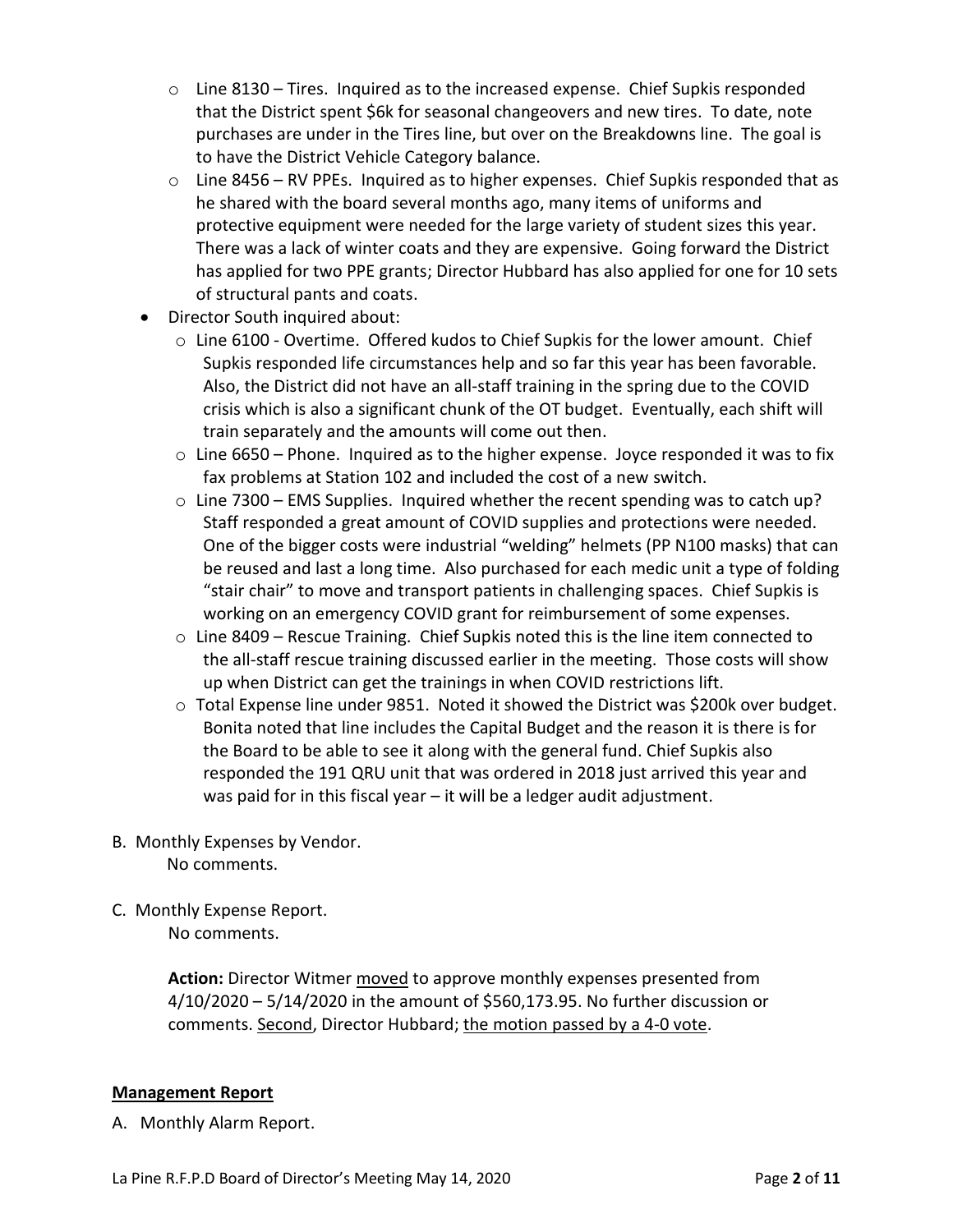- Director South noted call volume had not slowed down much. Chief Supkis responded that was true – total calls are about the same but transports were down due to St. Charles now wanting stable patients not transported the main hospital due to the COVID crises -which was not a bad thing. However, there has been a big jump in calls the last 10 days with many critical events. The District's paramedics also helped in three births recently.
- B. Multiple Alarm & Building Permit/Valuation Report.
	- Valuation for building permits in April 2020: Commercial \$85,000 and Residential \$4,165,594.
	- Director Cox noted the residential permits are maintaining pace.
- C. Notable Incidents
	- Director Hubbard inquired what is an IOB? Chief Supkis responded it is an illegal outdoor burn and usually represents neighbors calling in unattended campfires and/or out of season debris burns.
	- Director Cox noted the District was back up to 8-10 calls in a 24-hour period. Chief Supkis responded there were 13 calls on Monday including 11 transports, there would have been one more if not for the helicopter transporting a patent originating from St. Charles. The District had indicated strongly to SCLP in the planning phase that they needed a heli-pad on their facility site. That was unfortunately not included, which delayed that critical patient's transport.
	- Director Hubbard inquired if the helicopter "Airlink" was employed by St. Charles? Chief Supkis responded no, but they are a separate private for-profit corporation based at the hospital location and are connected through a common communication system. Director Hubbard inquired why Airlink had to get their legal permission to staff our medic vehicle? Chief Supkis responded it was the first time this had been done and they had to make sure it was OK to crew it within their system. Our on-duty officer made it happen on our end as it was the right thing to do for the critical patient who stuck at St. Charles with no other options.
- D. Equipment and facilities
	- Director Hubbard joined the chiefs on the Spring inspection and it went well. All looked great except for several minor items. The RV's did a great job at Station 103.
	- Director Cox inquired who cleaned out the drain lines at 102? Staff responded the crew began mucking out the floor drains when the water wasn't draining and Roto-Rooter then came out. More cleaning needs to be done at the oil water separator.
	- Director Cox inquired if the District was upgrading the HVAC system? Chief Supkis responded basically part by part - the blower fans and controls have been replaced at all three stations over the last few years. However, the bay exhaust vent systems are having problems. They are 15 years old and when it's time to replace, it will be a new style hopefully more durable.
- E. Training

No Comments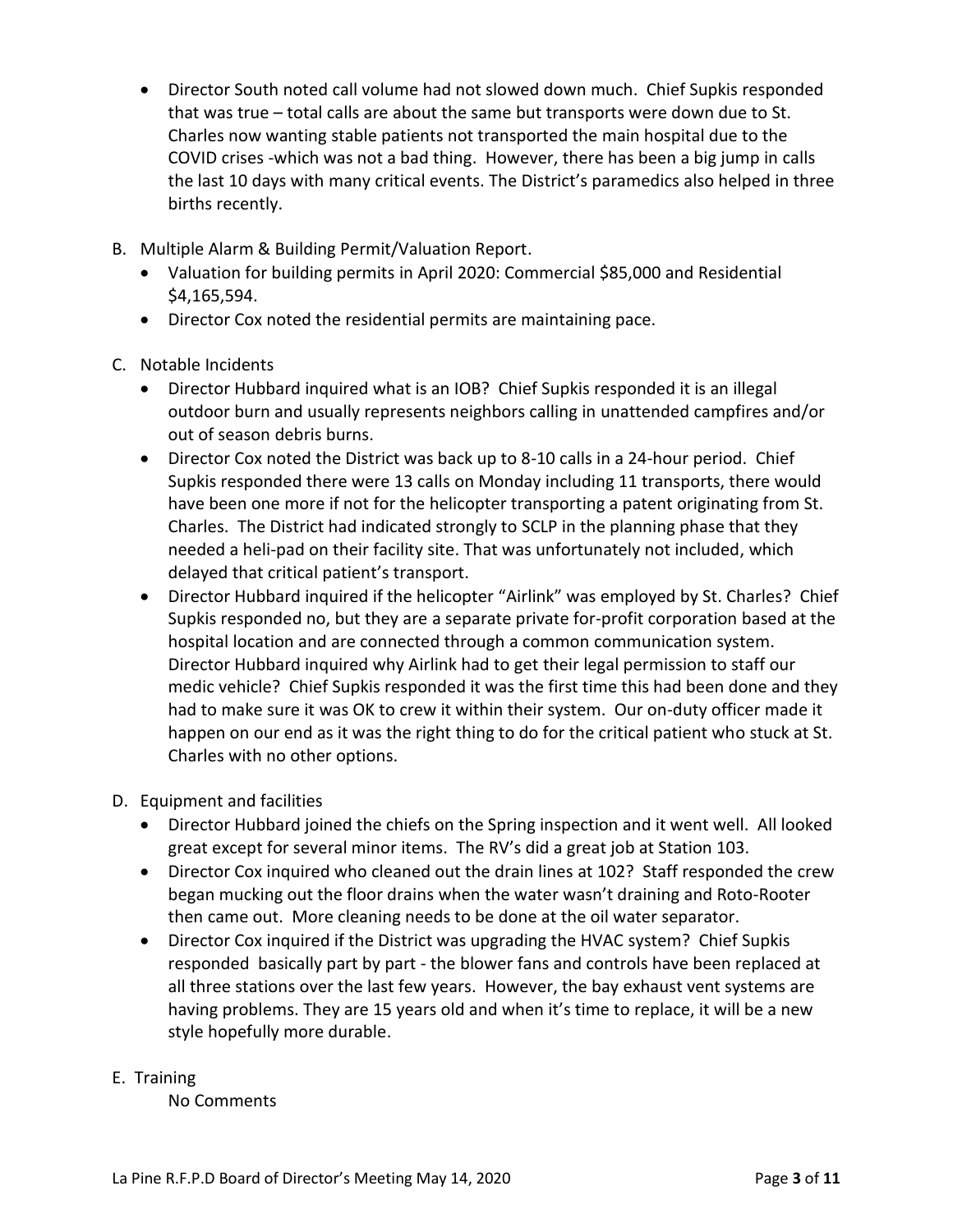- F. Other
	- Director Hubbard inquired how the student recruitment testing went? Chief Supkis responded it went well and the District offered scholarships to six individuals who have signed letters of commitment. Academy begins in August starting with hose testing. RV's numbers will be at 15 in the fall, 4 of those will be third year so most likely be down to 11 RV's by December as they find full time career positions.
	- Director Cox inquired about COVID-19 planning. Chief Supkis responded it's ongoing and takes an amazing amount of effort to stay informed and filter through copious amounts of information and ensure staff has the latest best practices and PPE.
	- Director Cox inquired about security cameras. Staff responded the equipment is being purchased by the vendor and will be installed in the next couple of months. There will be 4 cameras per station, as that was what the grant and budget will allow.

### **Correspondence / News**

- A. Thank you Smith
- B. Thank you McDonnel
- C. Thank you Partemi
- D. Thank you Heiney
- E. Thank you Lamb
- F. Letters West Deschutes River Road Schock, Adcock, Schmidt
- G. Thank-you Buono
- H. Thank you Hensala
- I. Thank you Sanders
- J. Thank you Cook
- K. Thank you -Potter
- L. Thank you Sanders
- M. Donation Williams
- N. Letter- La Pine Community Health Center Appeal of Invoice #53096
- O. Newberry Eagle Outdoor Burning; FireFree Yard Disposal Program
- Director Hubbard noted the arrival of Baby Cole with help of the District's paramedics!
- Director Hubbard inquired what prompted the letter to the residents of West Deschutes Rd? Chief Supkis responded the area is just south of Haner Park area, which sits on the Deschutes River in the middle of forest service land. The West Deschutes Road homes are remote and outside of any fire district. However, the District recently was dispatched to an activated automatic alarm to one of the homes there. Staff notified the 911 emergency response system that those addresses are out of district and the District sent the owners a courtesy letter so they are forewarned and can be best self-prepared as needed.
- Director Hubbard inquired about the appeal from the La Pine Health Clinic. Chief Supkis shared the inter/intra facility transport billing and appeal process. There are two levels of appeals: The District sends out the bill and by Ordinance the facility has the right of appealing it to the Chief if they believe an error was made, and he in turn has to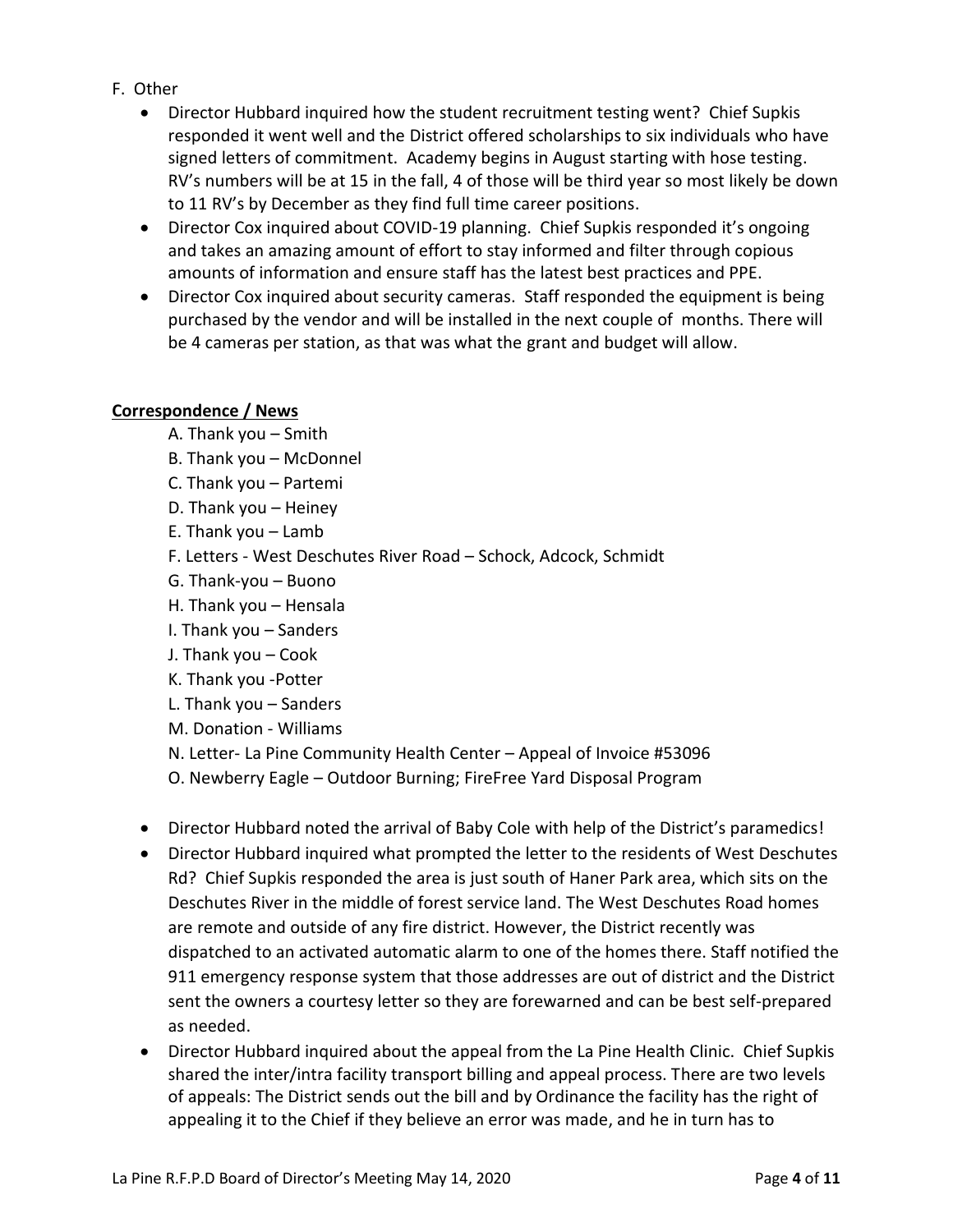respond within 10 business days. If the Chief's ruling was in error per the Ordinance and based on the facts of the situation, the facility then has the option to appeal to the Board within 20 days. The Board has no time limit on a decision and has discussion on going and tabled currently. The clinic has appealed every invoice sent this year per the Ordinance to the Chief. Four appeals then have been brought before the Board, one prior appeal was granted by the Chief due the District not responding in a timely manner (and one delivered today and will be presented at the next Board meeting materials). Charla DeHate is here to appeal those invoices.

### **Old Business**

A. La Pine Community Clinic Transport Appeals

- Director Hubbard shared his opinion that the District's transport business model is failing and his assessment shows that each run between La Pine and St Charles Bend is being subsidized by taxpayers in the amount of \$1,625 per transport. That equals a \$2 million loss per year and in 2024 will grow to a \$3.9 million loss out of a total \$5.7 million District budget. He feels the District cannot keep doing transports at a loss or with no payment – the process was no longer working and needed to be fixed.
- Chief Supkis noted many years ago District voters decided the need for paramedic service and transport and would be fee based not tax supported. The District also has an EMS policy that focused its efforts on citizens and not perform non-emergency interfacility transports. Last year, the Board created a District Ordinance that the responsibility for the cost for interfacility transports is the medical facilities who make the decisions to use the District's emergency paramedic ALS resources to transport non emergent and/or non-ALS patients. The District does not argue the need for an interfacility transport nor question it in front of the patient and provides the transport as requested by the medical facility provider. The medical facilities by Ordinance are now responsible for the cost of that decision and they can bill the patient however they wish. The La Pine Health Center has been working on this issue and Chief Supkis gives them credit for less requests for interfacility transports so far this year. His concern is there will be no emergency fire/paramedics units available for citizens who have no other option in La Pine, and will be totally bankrupt in 3 to 5 years on the current path unless the District is fully compensated for all these transports. There is no higher law that prohibits the District from seeking reimbursement for services as it has. The Ordinance is law and cannot be struck down except by the Oregon Supreme Court if it violates state law.
- The collection agency has been consulted by the District and they see no reason why the debts cannot be collected. Physical advisors, OHA, and the County ASA has been contacted by others and they are remaining hands off as this is a political and business decision not an EMS care decision on the District part - patients are already in a medical care facility and should be in a higher level of care, and are also being transported.
- Director Hubbard suggested drafting a letter to Senators Merkley and Wyden regarding federal EMS transport reimbursements. Chief Supkis noted looking to the federal government to solve an immediate local problem most likely would not come in time, as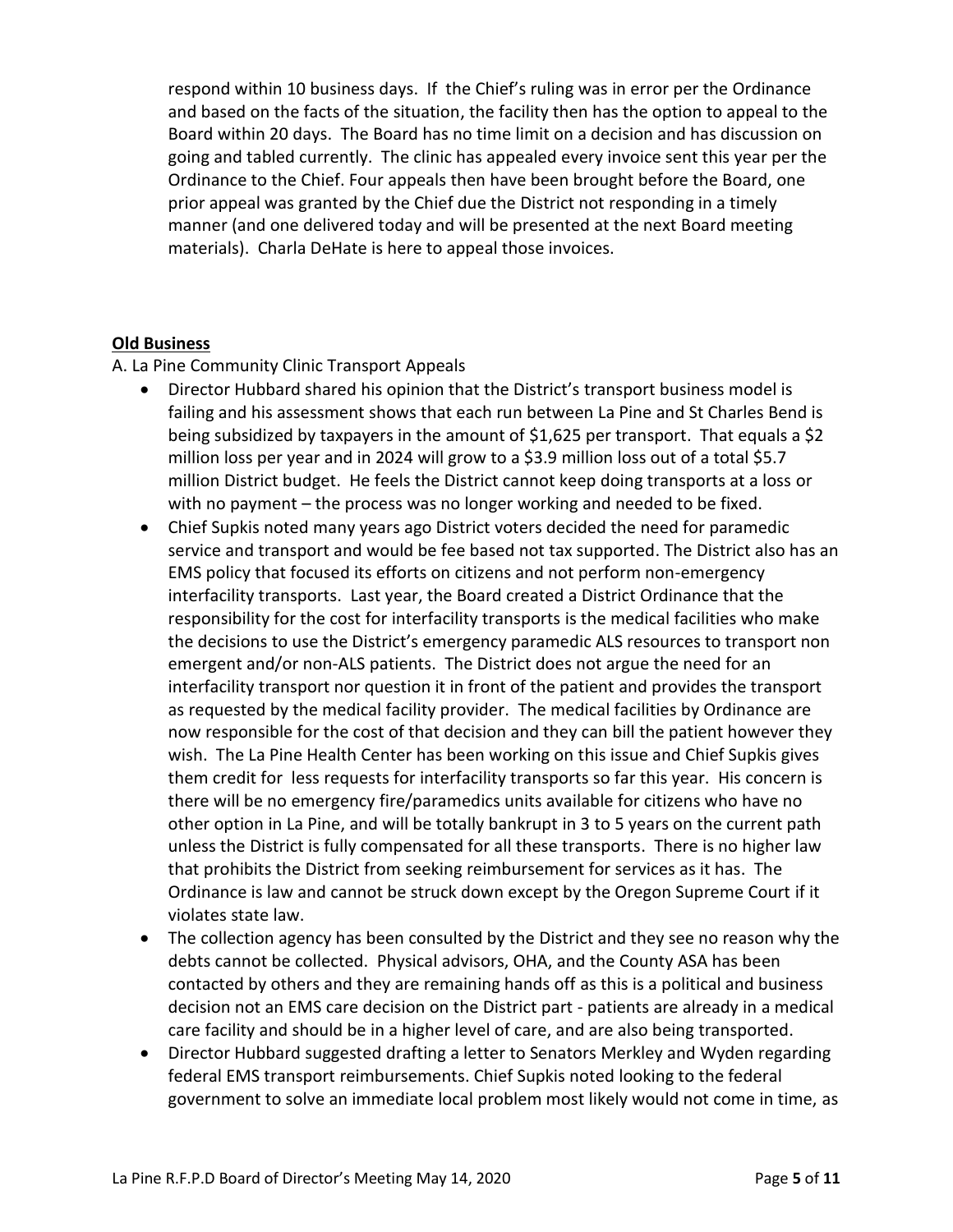one would be looking at changing the whole federal system, besides, the trend has been for less federal support for rural medical services.

• Director Cox recognized Charla DeHate from La Pine Health Center who is appealing all invoice sent to clinic. He stated the Ordinance and the policy is a political one and asked the rhetorical question who pays for the interfacility transports?

**Action:** Director Hubbard moved to cancel the first three invoices to LPHC: #53035, 53074, and 53096 (Chief Supkis already waived invoice #53048 due to untimely response to initial appeal).

No further discussion or comments. Second, Director South; the motion passed by a 3-1 vote.

- Director Witmer addressed Ms. DeHate and shared his personal perspective that the LPHC has been doing a good job as far as helping to address the issue, but would like to know when a doctor requests a transport, is there any point in her mind where she is seeing that perhaps an emergency ALS transport is not appropriate? Ms. DeHate said no as it relates to the invoices in question. Director Witmer asked if there have been any calls where other means of transport might have been more appropriate, and Ms. DeHate responded not so far, this is why they review the calls to make sure. She also noted they had an active heart attack patient after the new policy regarding keeping one medic in district was issued by the Board in March. Since the District was not available to transport, LPHC sent the patient to St Charles Bend by POV, but the patient went home instead, and later needed to call 911 from their home. Ms. DeHate feels there needs to be dialogue with officials at the state and federal levels so life and death decisions do not have to be made due to lack of funding.
- Chief Supkis noted St. Charles has not been a partner in this and has ignored efforts to dialogue with the District and LPHC to find solutions, but there are other options on the table. Five years ago, the Board made an innovative and progressive decision to allow the paramedics to triage in the field and make the call whether the patient needed to go by emergency ALS, POV or an alternate like CMT. With the limited resources the District has, it has saved lives by doing that. What is not being discussed is Cascade Medical Transport and private sector transport. The District is not arguing the need to transport, but why isn't CMT used? Somebody has to pay for transport service, and when the District picks up someone in district from their home, they have paid taxes to the District. When the District picks up someone at a medical clinic - first they are already under medical care, then almost 25% are from out of district – they are not paying taxes to the La Pine Fire District. One potential solution is to let our paramedics have final say on the need for emergency ALS transport from the clinic and allow them to defer to CMT. Chief Supkis also noted that the patient has rights and should have a say in the transport.
- Director Cox noted if all the District's units are out on transports to Bend, there is no one to fight any fires that come up. Ms. DeHate stated she has been coming to the Board meetings for four months and does not need to continue to hear this. In 8  $\frac{1}{2}$ years the discussion has been the same and nothing has changed and it's not going to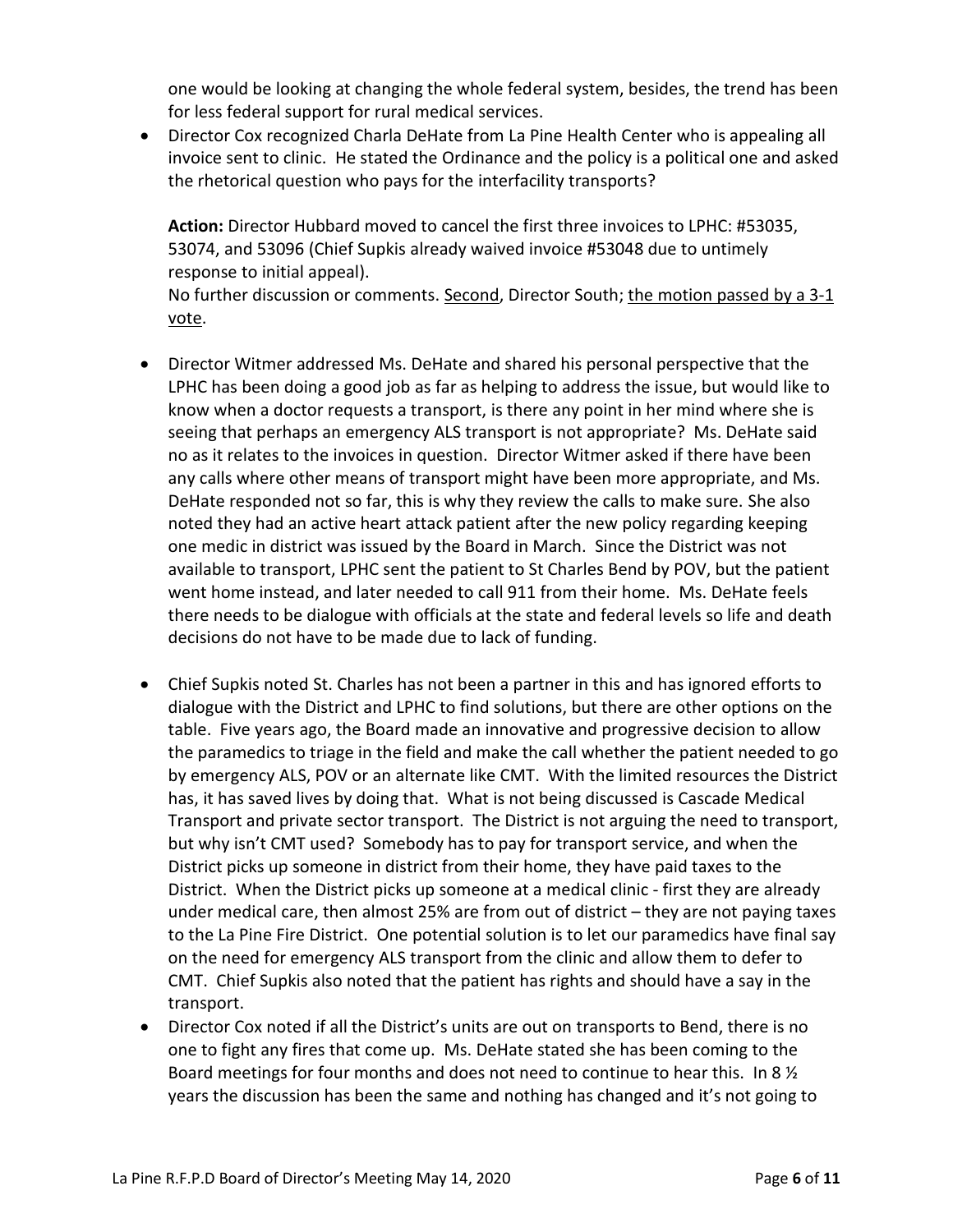happen here. What it comes down to is money: It's not about the lives, it's about the money.

- Director South stated he disagreed with Ms. DeHate about her statement that the issue is about money and not lives. The District is here to save lives and it does. If the doctors at the clinics are going to make the call, where is the clinics and doctors' responsibility for the cost of the call on their end? The other clinic's refusal to come to the table does not short-circuit the LPHC's responsibility. A win-win situation needs to be found. What has the clinic been doing to proactively make the situation better? Ms. DeHate responded that each transport case is reviewed. Director South responded that doesn't change anything because the cost gets kicked back to us. Ms. DeHate responded that the District is already losing money and needs more funds infused in this community and that cannot be met locally through taxation. Who do we go to? Is it the county or is it the state? She is willing to help talk to county or state officials.
- Director Hubbard stated he would like to see St. Charles, LPHC and county commissioners involved.
- Chief Supkis stated that Ms. DeHate is claiming we need to put more "blood in the patient." He disagrees and suggests we first need to stop the bleeding. The LPHC wants to continue with the same processes, but he feels there has got to be another way to deal with the transport need. The District's purpose is for the citizens having life threating fire or medical emergencies at home and if it goes bankrupt doing that, it is solely the District's issue. The District services were not designed for transporting from clinics, which are considered a higher level of care. To put an extra load on the District's back for someone who is already at a higher level of care and not allow the District to make a triage decision that it owns, is not workable. Bend is not required to transport from Bend facilities to Portland facilities; the La Pine District is not required to transport from La Pine facilities to Bend.
- Director South stated we are all in this boat together. The Chief has given us a solution the clinic should at least be willing to try to see if some of the issue can be solved with the triage solution. Can we at least give this a try and see if it works? We can't put any greater burden on the taxpayer - why can't we work together?
- Ms. DeHate responded that [in that scenario] the District would have paramedics that do not have the same education as a doctor tell the doctor that they are making the wrong call. The District used to question the providers in the past and it felt like a respected community member in a uniform was telling the patient they did not need to be transported. Chief Supkis and Board members objected and stated the District confers every day with patients on the most appropriate care and transport. However, it appears the doctors were hearing that the medics were challenging their judgement in front of patient, but medics were just saying the patient is stable enough to go by other resources in order to protect the community in the bigger picture. Director South stated If doctor disagrees, then the clinic should foot the bill. If the doctor/clinic doesn't want to own the decision, then give it back to the medics. Let the medics decide if the patient can wait for alternate transport. If you are lying bleeding in a car wreck, do you want a clinic doctor or an ALS paramedic to attend you? The District medics are more experienced at recognizing and saving lives that are in immediate danger. They see it and treat it every day.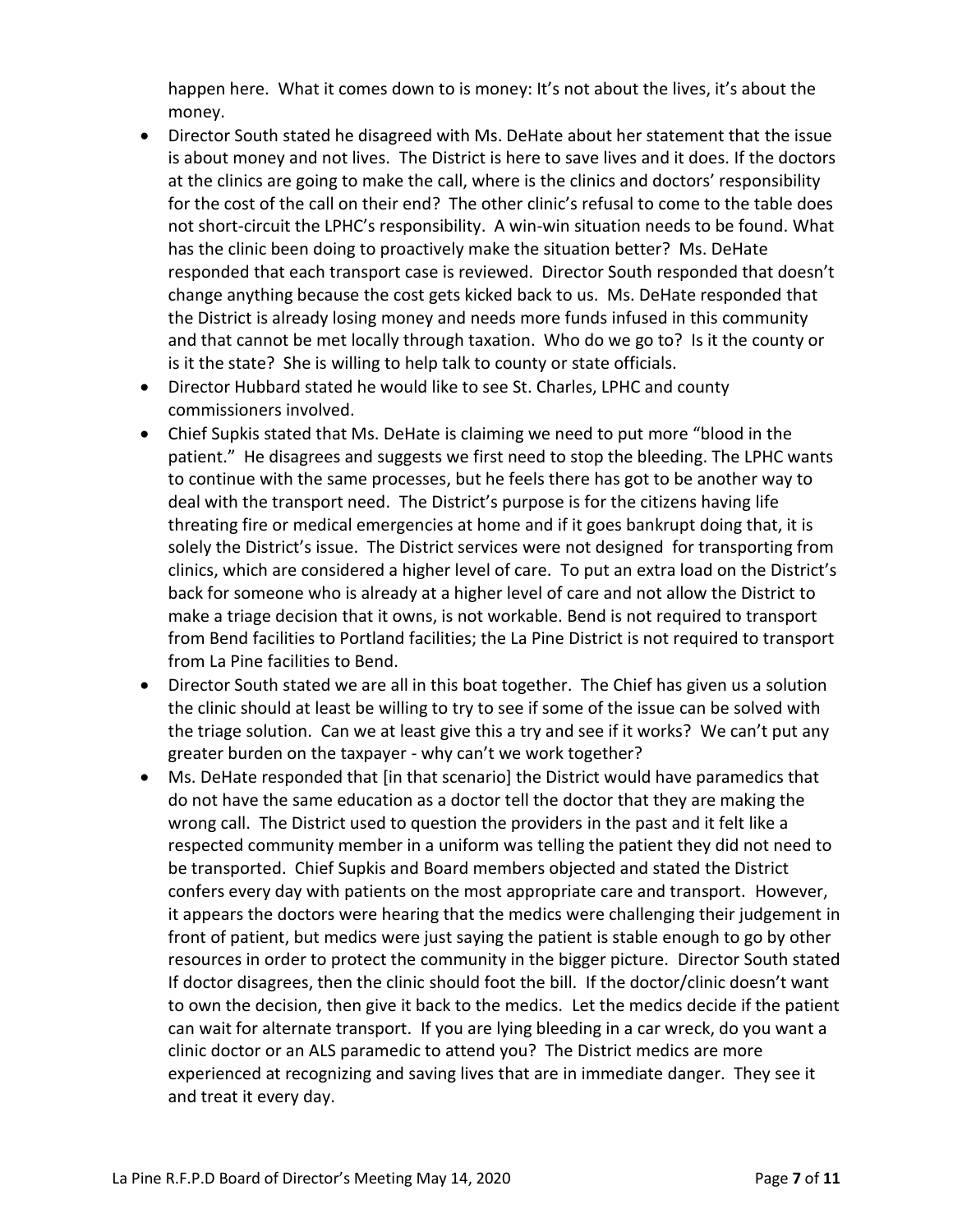- Ms. DeHate stated the District is not seeing the clinic's daily decisions in sending patients via alternate transport and not seeing the give from the clinic. She will bring the information to the next meeting. Director South responded that would be a good idea and part of the frustration is not seeing effort from the St Charles La Pine clinic. The Board is a little raw from this ongoing issue with little resolve and all parties involved need to work together. Director South asked Ms. DeHate to consider what the District is asking. Ms. DeHate stated she will contact the county commissioners and others.
- Chief Supkis stated to be fair to Ms. DeHate and the clinc, the LPHC has cut transports in half and that's a big reason why the Board decided to go ahead today and dismiss the three bills earlier in the meeting. Ms. DeHate responded they have more doctors now and that helps them to not need as many transports.
- Director Witmer asked how does having more doctors help? Ms. DeHate responded the doctors can oversee the mid-levels and help review and assist treatment. However, doctors cost the clinic double the cost of the mid-level practitioners.
- Director Cox noted the District added four paramedics in the last three years. That equals hundreds of thousands of dollars in cost to the District. He and Chief Supkis have dialogued for years about having a nurse practitioner do home visits with a paramedic. Then patients who needed it could be transported to the clinic. What if the District provides the ambulance and the driver and the nurse/doctor goes with patient? That model may work again. The question is who pays for it? He has lived in the area for over 30 years and has been with the Fire District since 1988, and the conversations are always the same.
- Chief Supkis asked can resources be shared? That happens in past systems where the health provider would retain patient care and assist with the transport.
- Director South asked if clinics and the District can work together and implement something? The situation needs creative thinking and the courage to try.
- Ms. DeHate wants Board to know they have been working with the District chiefs for eight years.
- Director Cox stated the current Board works well together and is a good board to have in place for these discussions.
- Director Witmer inquired if there are identifiable criteria for appropriate transport from home to clinic? Chief Supkis responded that is a great idea but cautioned that St. Charles does that in Prineville, because before they took it over it was an ER and that was part of the deal, but overtime it's not working well because SCP just calls Prineville emergency fire/paramedics back to transport to Bend because of lack of ability to provide care.
- Ms. DeHate asked wasn't this in discussion some years ago and prevented by legalities? Chief Supkis responded yes but with the new COVID protocols in place some doors may be now be open to allowing something like that to happen. It allows for transports to care facilities "other" than hospitals. Noting it would take 15 minutes to deliver patient to a local clinic instead of 2 hours round trip to ER, and it would also help support the clinic.
- Director Witmer stated the clinic would need a policy for what health issues it can treat. Neither clinic offers urgent care.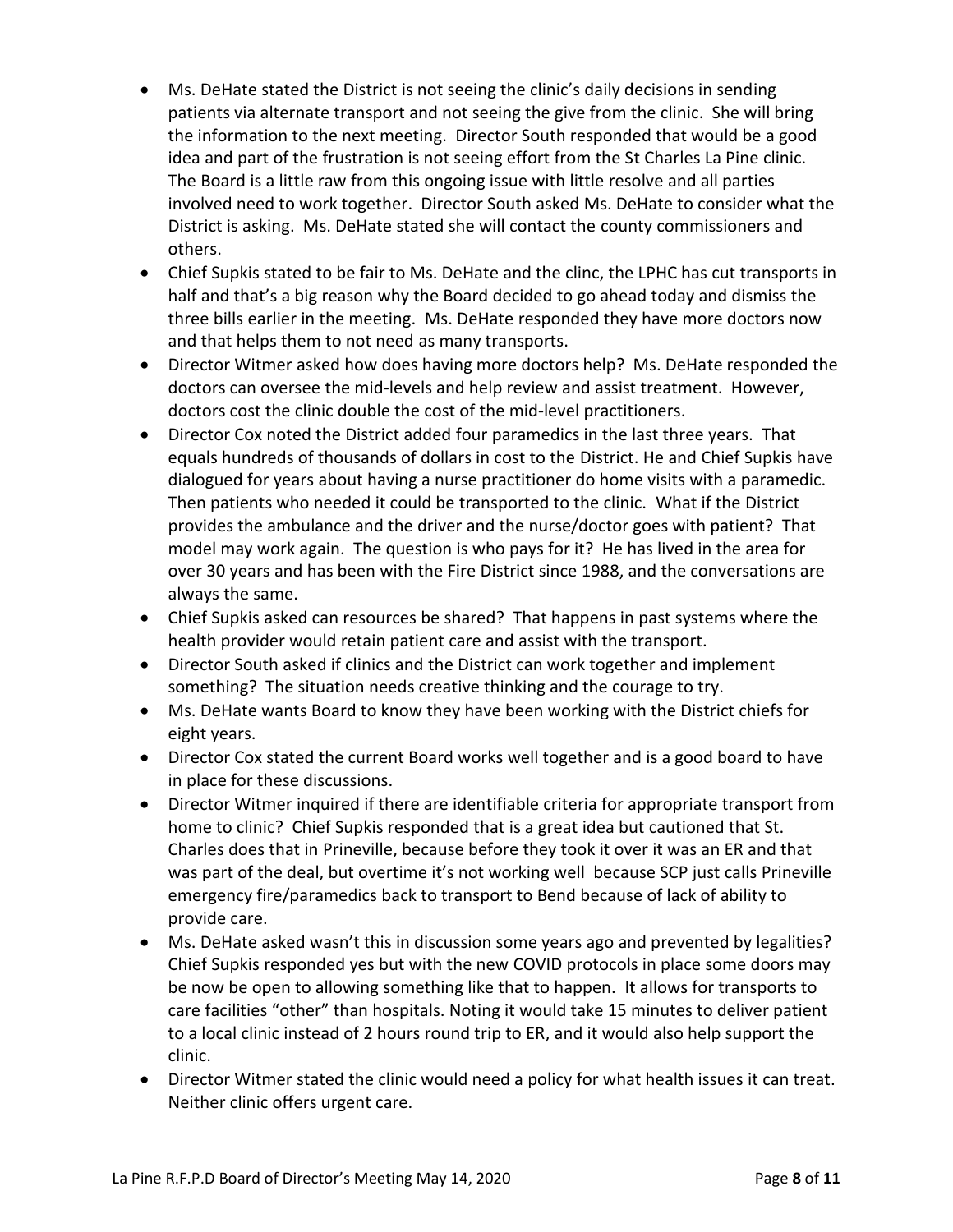- Chief Supkis shared how another clinic had recently called for 911 emergency transport for a young man's broken arm, who had been brought in by a parent from school, calling it "critical life or limb". They did not have an x-ray technician on duty and insisted the District emergency fire/paramedics transport the boy even though the medics determined the need to non-life threatening and stable. In contrast, also recently a district staff member's daughter broke the same bone last week and they went to the LPHC, where an x-ray was taken, a splint provided, pain management discussed, and patient sent home with an appointment with an orthopedic doctor the next day. Both the patient and community were better served.
- Director Hubbard asked Chief Supkis to research the rules for transporting to local clinic. Chief Supkis responded he would with Chief Daugherty's help and the idea could be at least a partial solution to the bigger resource problem. Director Witmer responded that even if it was a short-term solution, it might eventually become a bigger political action in these changing times to meet increasing needs for many districts.
- Director Hubbard asked Ms. DeHate if the LPHC would want to become an urgent care clinic? Ms. DeHate responded they cannot due to their purview. Director South asked why? Ms. DeHate responded 20% of the clinic income is federal dollars and they have to stay in the box. She will ask their federal manager what it would take but knows it would need to include having MRI and CAT imaging equipment in addition to other things.
- Director South said he was encouraged by dialogue happening today.

B. Fire Station Shower Remodels – Architect's Estimate Report

- Chief Supkis shared the latest architect's information and drawings for review to improve and add showers at Stations 101 and 102. The estimate is just for actual construction, does not include cost of architect and engineering etc.
- Director Hubbard inquired if AC Daugherty can ask the architect for a quote on taking it to the next phase and put together a budget that includes the architect and contractor? Also make sure to get a written contract for the contractor.

### **New Business**

A. Surplus Property – Wildland Engine, Fire Slide-in Unit.

- Chief Supkis shared the district memo on surplus equipment a 1994 wildland Engine and 2000 wildland slide in unit. Estimated value of the engine is \$15k-\$20k and the slide-in unit is worth \$2k-\$4k,and he is asking the Board if the District should keep, sell or donate it to another public agency? Staff recommends donating it to help a local fire district.
- Director Witmer asked if the District could do a middle ground approach such as sell cheaply but still get some funds to help our budget? Chief Supkis responded that when the District donates equipment, such as to Walker Range, it sees that equipment back in the District in via mutual response calls still serving our citizens and taxpayers. He stated he didn't believe right now Walker Range would have the funds due to the recent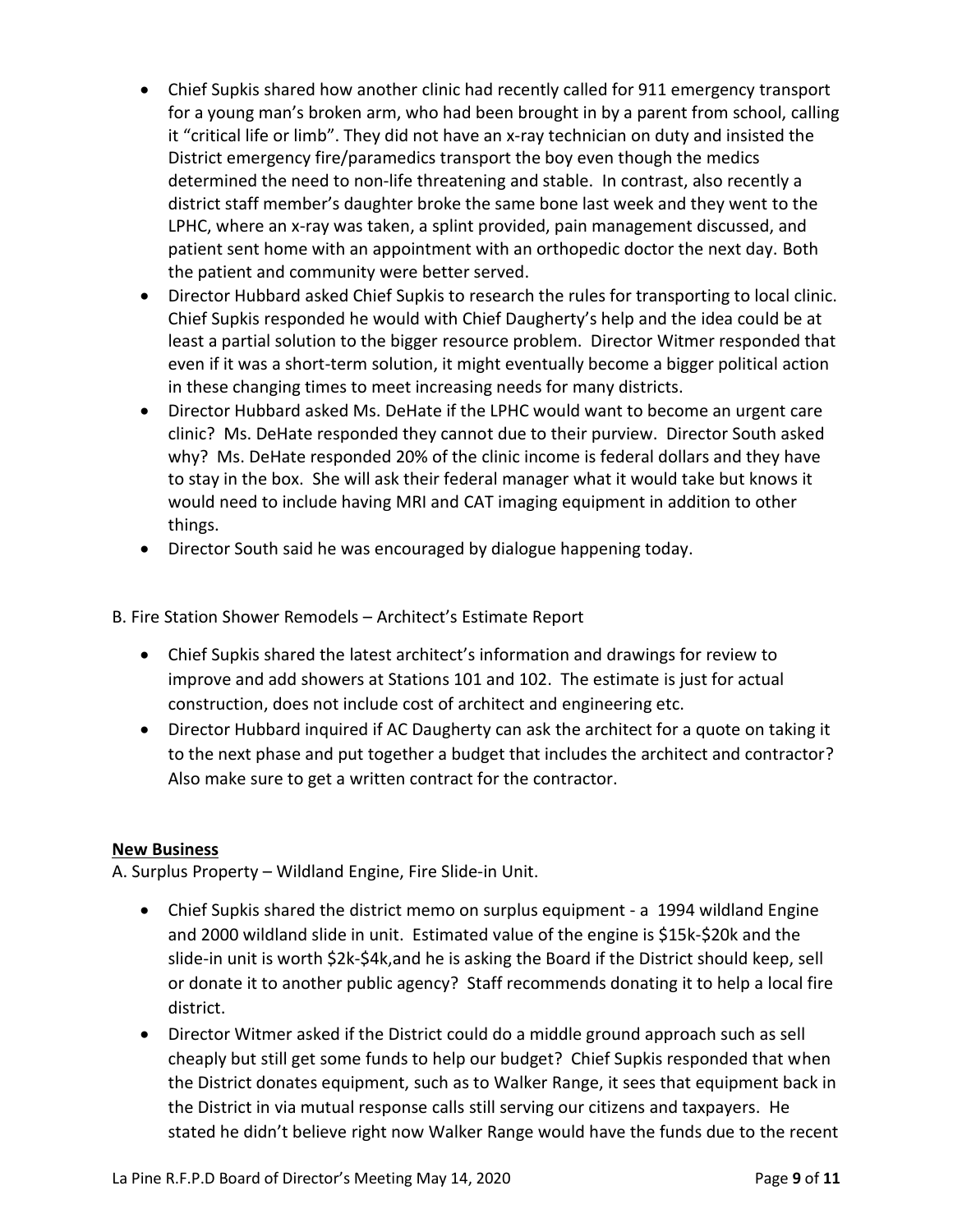budget crises as they get their funds from the state. Last, as history has shown Karma seems to bless this District every time it paid a little forward.

**Action:** Director Hubbard moved to donate the surplus wildland engine and slide in unit to Walker Range Forest Fire Patrol. Second by Director South; the motion passed by a 4-0 vote.

### **Special Meeting and Workshops**

None

# **Good of the Order**

A. COVID - 19

• Chief Supkis shared that Deschutes County Commissioners plan has been approved by state to enter Phase 1, which will be implemented on May  $15<sup>th</sup>$ . 1000 homemade masks have been donated to the District and staff is wearing them. The District purchased and received a UVC light sterilizer to kill the COVID virus on surfaces.

B. Grants -SDAO, AFG, SAFER, CARES stimulus, and AFG stimulus

- Chief Supkis shared that the District has received a \$3k summer internship grant from SDAO.
- Submitted an AFG for needed PPE
- Submitted an SAFEER A new FF/paramedic hire for 4 years
- Submitted an AFG Stimulus for needed COVID PPE
- CARES the District received a Coved-related Medicare grant for \$18k.

C. Spring Facilities, Apparatus & Equipment Inspection Report

• As stated earlier, the inspection went well. AC Daugherty will be removing a section of the chain link fence that is bent by snow at Station 103.

## **Next Meeting**

Regular Board Meeting and Fiscal Year 20/21 Budget Public Hearing scheduled at Station 101 – Thursday, June 11, at 9 a.m., pending the current COVID protocols at the time or Zoom may be used again.

### **Adjourn Regular Board Meeting**